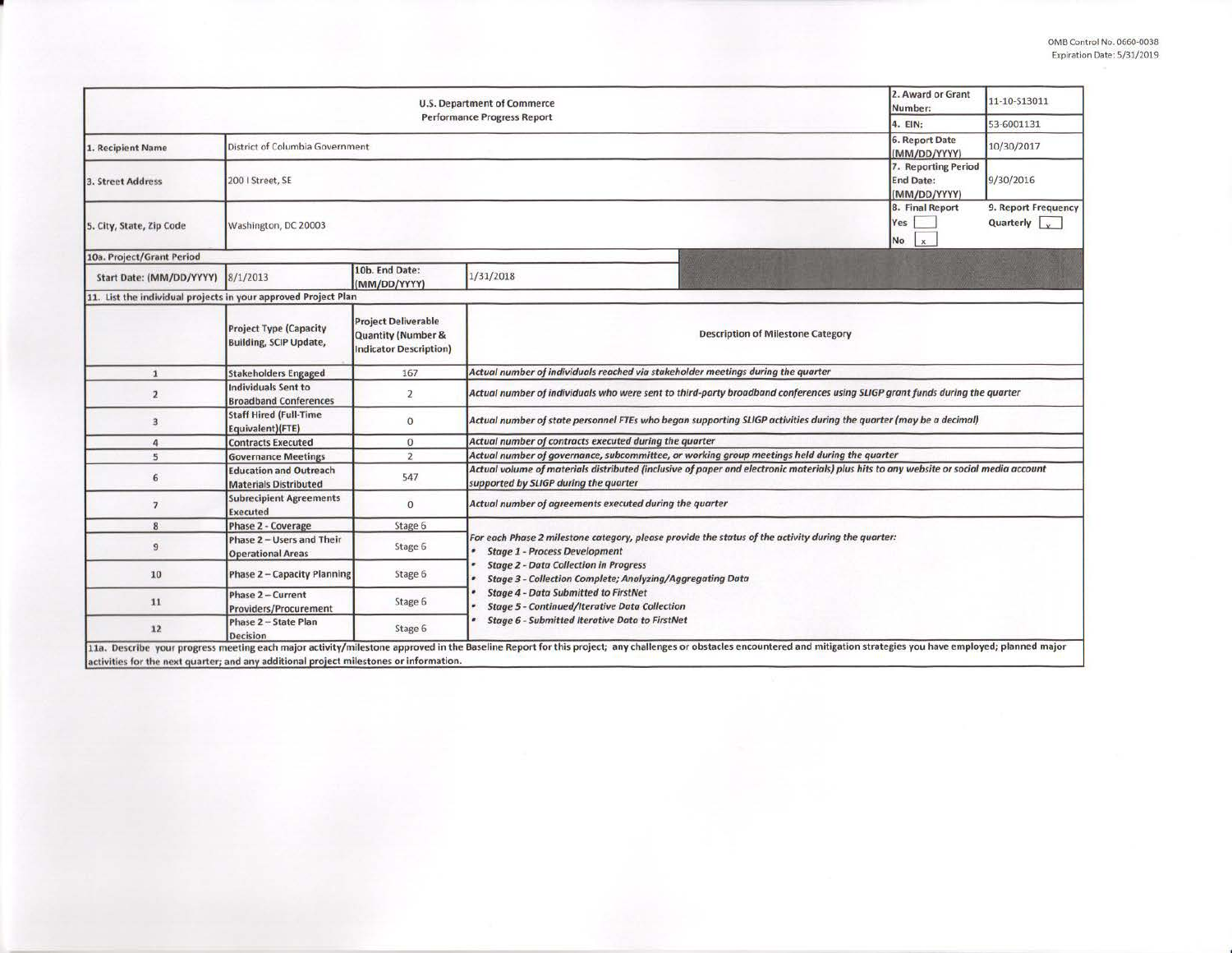Stakeholders Engaged - The SPOC and staff briefed public safety at 7/18 Interoperability Communications Committee meeting. (25 stakeholders engaged - directly and through email) (August and September ICC meetings were postponed until October because of a change in personnel at the SWIC position.)

The District conducted outreach to public safety stakeholders primarily through its state plan evaluation process initiated in the previous quarter. Overall, 43 stakeholders from 13 agencies had the opportunity to particip authorized reviewers of the FirstNet state plan; these included agency chiefs and directors and designated leads. Agencies represented included: MPD, FEMS, HSEMA, OUC, OCTO, DDOT, DPW, DFS, OCME, DOC, DOH, and Executive Office of the Mayor. The process was formally initiated through the CTO briefing of the Public Safety Cluster consisting of SIEC members, followed by state plan review and evaluation training conducted by the SPOC, agency comments provided to OCTO, comment aggregation, and ultimately a collective review of those comments before submittal to FirstNet/AT&T by the 8/4 deadline. Rather than use the FirstNet comment tool, the District opted to use its own evaluation matrix, aggregate these comments, and then submit to Firstnet. The SPOC conducted direct/small group education and outreach interactions with MPD, OUC, FEMS, DPW, EOM Office on Federal and Regional Affairs, and DDOT (10 stakeholders), and a broader state plan evaluation review session with 23 invited agency stakeholders on 7/26. Before submitting the District's state plan review comments to FirstNet/AT&T on OCTO conducted a session with 38 invited stakeholders from 13 public safety and public safety support agencies to review collective comments, ensuring that the District's response thoroughly and accurately reflected public safety's priorities and concerns. The SPOC met with the new SWIC and provided a FirstNet briefing 9/19.

Broadband Conferences - 2 attendees at APCO, Denver.

Governance Meetings - The CTO briefed the Office of the City Administrator (CA), the Deputy Mayor for Public Safety & Justice, and public safety stakeholder agency directors and chiefs regarding the FirstNet state plan rev process on July 14 and July 27 {81 stakeholder invitees overall).

Education and Outreach -The SPOC conducted direct/small group education and outreach interactions on state plan evaluation with agencies and a broader state plan evaluation review session. Before submitting the District's state plan review comments, OCTO conducted a session with public safety and public safety support agencies to review collective comments. Overall, educational, outreach, and training materials made available to the 43 stakeholders involved in reviewing the District's state plan totaled 387. Public website hits were 160 (not including intranet site available to all District government stakeholders and SharePoint site available to State P The SPOC provided additional briefing materials to members on state plan evaluation process and timelines, circulated state plan evaluation process presentations, and provided contents of meetings on the SharePoint site. T outreach materials/instances: 547.

Phase 2 activities - We are in Stage 6 activities.

NA

•

11b. If the project team anticipates requesting any changes to the approved Baseline Report in the next quarter, describe those below. Note that any substantive changes to the Baseline Report must be approved by the Department of Commerce before implementation.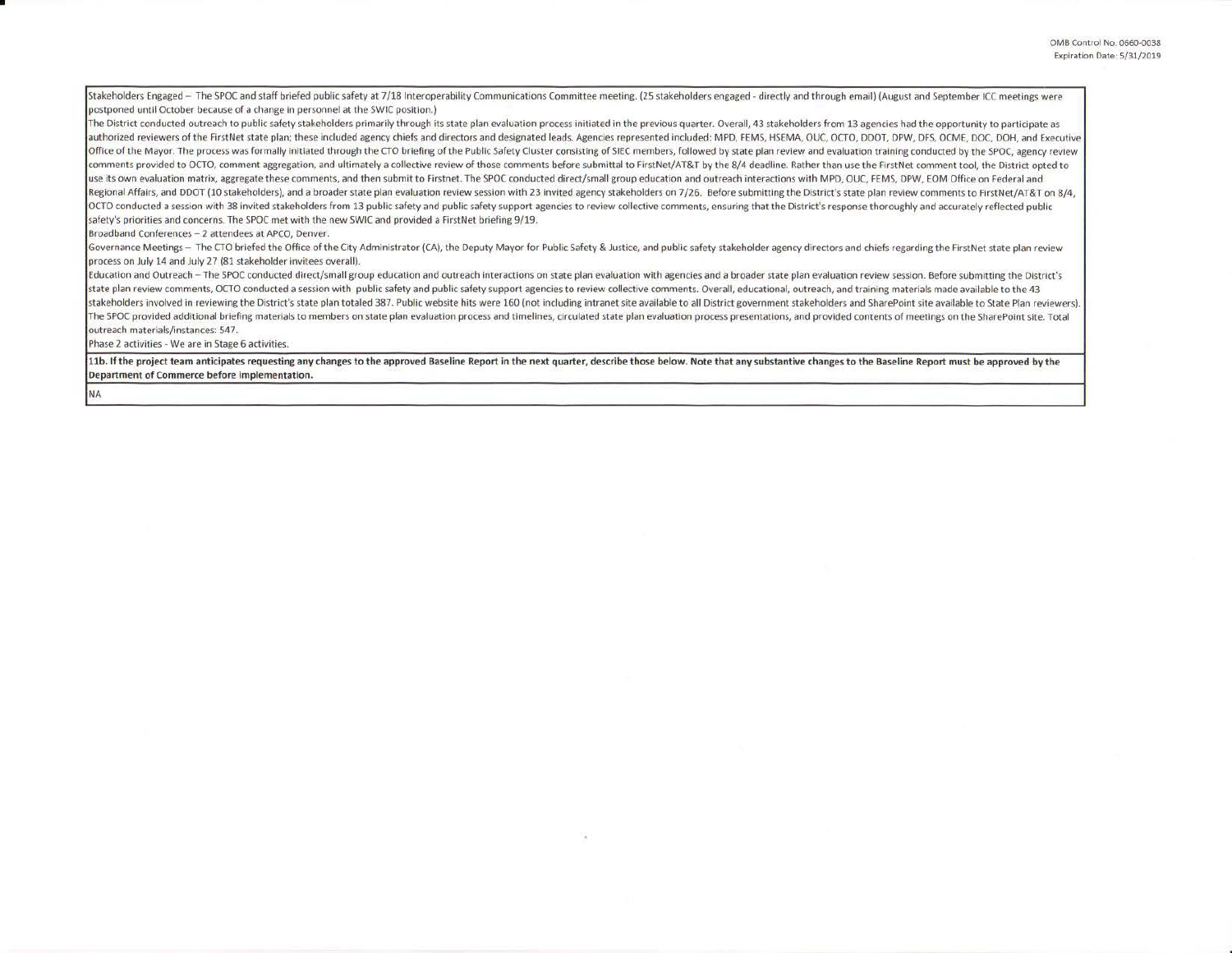## 11c. Provide any other information that would be useful to NTIA as it assesses this project's progress.

The CTO led executive level briefings on the FirstNet state plan and review process to the mayoral and public safety stakeholder leadership.

The SPOC conducted state plan evaluation education and training sessions with public safety and public safety support agencies.

The SPOC and OCTO leadership conducted a state plan evaluation review session before submitting comments to FirstNet.

OCTO met with AT&T/FirstNet to discuss RAN and other technical capabilities of the AT&T FirstNet solutions on 8/24.

The SPOC monitors District participation in the DHS OEC pilot program for developing Enhanced Statewide Communications Interoperability Plans (eSCIP) led by the District SWIC. The SPOC will participate in future eSCIP plan efforts as District involvement in the NPSBN will be an integral part of the eSCIP.

The SPOC worked with agencies to understand agency experience with AT&T cellular coverage gaps and soft spots and communicated these with AT&T.

The SPOC continued to discuss with other states both in the region and nationally and continued to brief the DC ICC on FirstNet status.

The SPOC submitted quarterly PPR 7/30 and District financial team submitted quarterly FFR in mid-July. The SPOC participated in the NTIA SLIGP funds update and quarterly call on 8/16.

**lld. Describe any success stories or best practices you have identified. Please be as specific as possible.** 

The District effectively utilized its NPSBN state plan evaluation matrix/plan for subject matter experts, public safety stakeholders, and executive leadership to analyze, comment on, and evaluate the many components of the FirstNet/vendor draft state plan.

**12. Personnel** 

•

12a. If the project is not fully staffed, describe how any lack of staffing may impact the project's time line and when the project will be fully staffed.

| 12b. Staffing Table - Please include all staff that have contributed time to the project. Please do not remove individuals from this table. |                                                                                 |                                                                             |                                              |                      |                                      |                   |                 |                                                |                                                                 |
|---------------------------------------------------------------------------------------------------------------------------------------------|---------------------------------------------------------------------------------|-----------------------------------------------------------------------------|----------------------------------------------|----------------------|--------------------------------------|-------------------|-----------------|------------------------------------------------|-----------------------------------------------------------------|
| Job Title                                                                                                                                   | FTE%                                                                            |                                                                             | <b>Project (s) Assigned</b>                  |                      |                                      |                   |                 |                                                | Change                                                          |
| <b>Project Manager</b>                                                                                                                      | 10                                                                              |                                                                             | Provide management of all aspects of project |                      |                                      |                   |                 |                                                | No change                                                       |
| Outreach Manager/Project<br>Coordinator                                                                                                     | 12                                                                              | Provide management and coordination of all outreach activities              |                                              |                      |                                      |                   |                 |                                                | No change                                                       |
| Legal/Regulatory Analyst                                                                                                                    | 10                                                                              | Provide technical oversight, support, and management of all SLIGP acitivies |                                              |                      |                                      |                   |                 |                                                | No change                                                       |
| Outreach Manager                                                                                                                            | $\Omega$                                                                        | N/A                                                                         |                                              |                      |                                      |                   |                 |                                                | Merged role into<br>Outreach Mgr/<br>Project Coord. as of<br>09 |
| SWIC                                                                                                                                        | 0                                                                               | N/A                                                                         | Removed role as of<br>Q9                     |                      |                                      |                   |                 |                                                |                                                                 |
| Senior Administrative Assistant                                                                                                             | $\overline{0}$                                                                  | N/A                                                                         |                                              |                      |                                      |                   |                 | Removed role as of                             |                                                                 |
| <b>Technical Lead</b>                                                                                                                       | $\Omega$                                                                        | N/A                                                                         |                                              |                      |                                      |                   |                 | Removed role as of<br>Q9                       |                                                                 |
| 13. Subcontracts (Vendors and/or Subrecipients)                                                                                             |                                                                                 |                                                                             |                                              |                      |                                      |                   |                 |                                                |                                                                 |
| 13a. Subcontracts Table - Include all subcontractors. The totals from this table must equal the "Subcontracts Total" in Question 14f.       |                                                                                 |                                                                             |                                              |                      |                                      |                   |                 |                                                |                                                                 |
| Name                                                                                                                                        | <b>Subcontract Purpose</b>                                                      |                                                                             | Type<br>(Vendor/Subrec.)                     | RFP/RFQ Issued (Y/N) | Contract<br><b>Executed</b><br>(Y/N) | <b>Start Date</b> | <b>End Date</b> | <b>Total Federal Funds</b><br><b>Allocated</b> | <b>Total Matching</b><br><b>Funds Allocated</b>                 |
| CTC/Triage                                                                                                                                  | <b>Technical Subject Matter Experts</b>                                         |                                                                             | Vendor                                       | N.                   | v                                    | 8/1/2013          | 1/31/2018       | \$341,035.00                                   | \$131,943.00                                                    |
| CTC                                                                                                                                         | Policy Governance/Planning                                                      |                                                                             | Vendor                                       | N                    | Y                                    | 8/1/2013          | 1/31/2018       | \$91,101.00                                    | \$16,499.00                                                     |
| CTC/Triage                                                                                                                                  | Education and Outreach Support, Data Collection<br>Support, Conference planning |                                                                             | Vendor                                       | $\mathsf{N}$         | Ÿ                                    | 8/1/2013          | 1/31/2018       | \$4,018.00                                     | \$5,927.00                                                      |
| 13b. Describe any challenges encountered with vendors and/or subrecipients.                                                                 |                                                                                 |                                                                             |                                              |                      |                                      |                   |                 |                                                |                                                                 |
|                                                                                                                                             |                                                                                 |                                                                             |                                              |                      |                                      |                   |                 |                                                |                                                                 |
| N/A                                                                                                                                         |                                                                                 |                                                                             |                                              |                      |                                      |                   |                 |                                                |                                                                 |